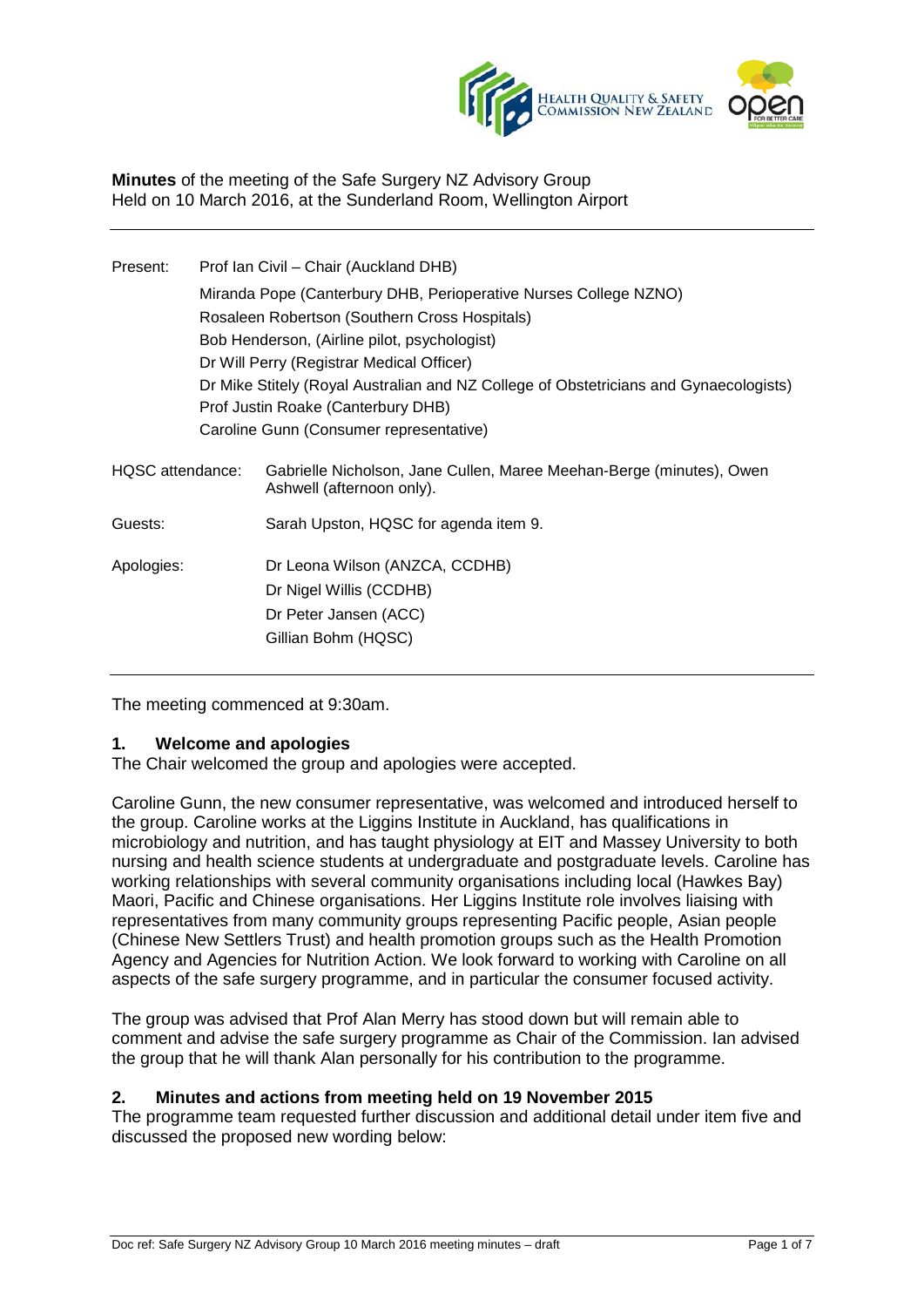*There was much discussion around the existing wording of the question about completion of the checklist. The advisory group agreed that full completion of the checklist was a prerequisite to measuring surgical team engagement. The group were adamant that we should not be accepting incomplete checklist engagement data. The group agreed that the key objective is that each element of the paperless checklist should be reviewed and a secondary objective is for the checklist to be used with a high level of surgical team engagement.*

## *The group:*

*Agreed to amend the data collection tool wording to "Was every component of the sign in/time out/sign out reviewed?"*

It was agreed that every organisation should have a checklist that has been reviewed and made relevant to that environment and that this might mean different checklists for different specialities (e.g. an example that has been shared with members of the team is where, in paediatrics, blood loss is not discussed in front of the child during sign in as this might be upsetting – local policy and the approved checklist could shift this item to time out for paediatric cases). The agreed checklist(s) should be used as the auditing reference tool and teams' levels of engagement will be measured following full review of each component of the checklist.

The Chair is meeting with the Auckland DHB surgical leads regarding their concerns about the 'review all components' requirements of the observational audit approach. The advisory group will receive an update at the 16 June meeting. If necessary, an additional or follow up meeting including other Expert Advisory Group (EAG) members can be arranged.

During the discussion around the surgical safety checklist it became apparent that a Frequently Asked Questions document for distribution, with covering note from the EAG, and section on the website would assist DHB interpretation of the checklist completion and data collection requirements. Areas to be included in the FAQ page include:

- Local checklists: tailored to the environment; reviewed by local teams; regular review; examples of how non-covered items can be managed.
- Infection prevention and control: checklist posters are laminated so they can be cleaned: follow up and linkage to guidelines for what can go on operating theatre walls (if in existence); alternatives such as hand held laminated prompt cards or electronic display screens.
- Data: the Commission not gathering the data; Quality Hub supply Quality and Safety Marker (QSM) data only to the Commission; all data visible to local teams only; option to collect non-invasive surgery data but best entered under 'untrained auditor' section of the app so it is not included in QSM data.
- Scope of the project; focused on full surgical procedures (anaesthesia required).

After this discussion the group approved the minutes of the meeting held on 19 November, with the additional detail included.

The actions list was considered and agreed.

**Action:** Programme team to develop a FAQ section on the Safe Surgery website page.

# **3. Teamwork and communication roll-out**

## Progress report

Explanation of training activity to date; all learning sessions complete; all of cohort one has had local intervention training delivered and cohort two well underway. Also, one of three auditor training days has been delivered with cohort two and three dates booked for 1 April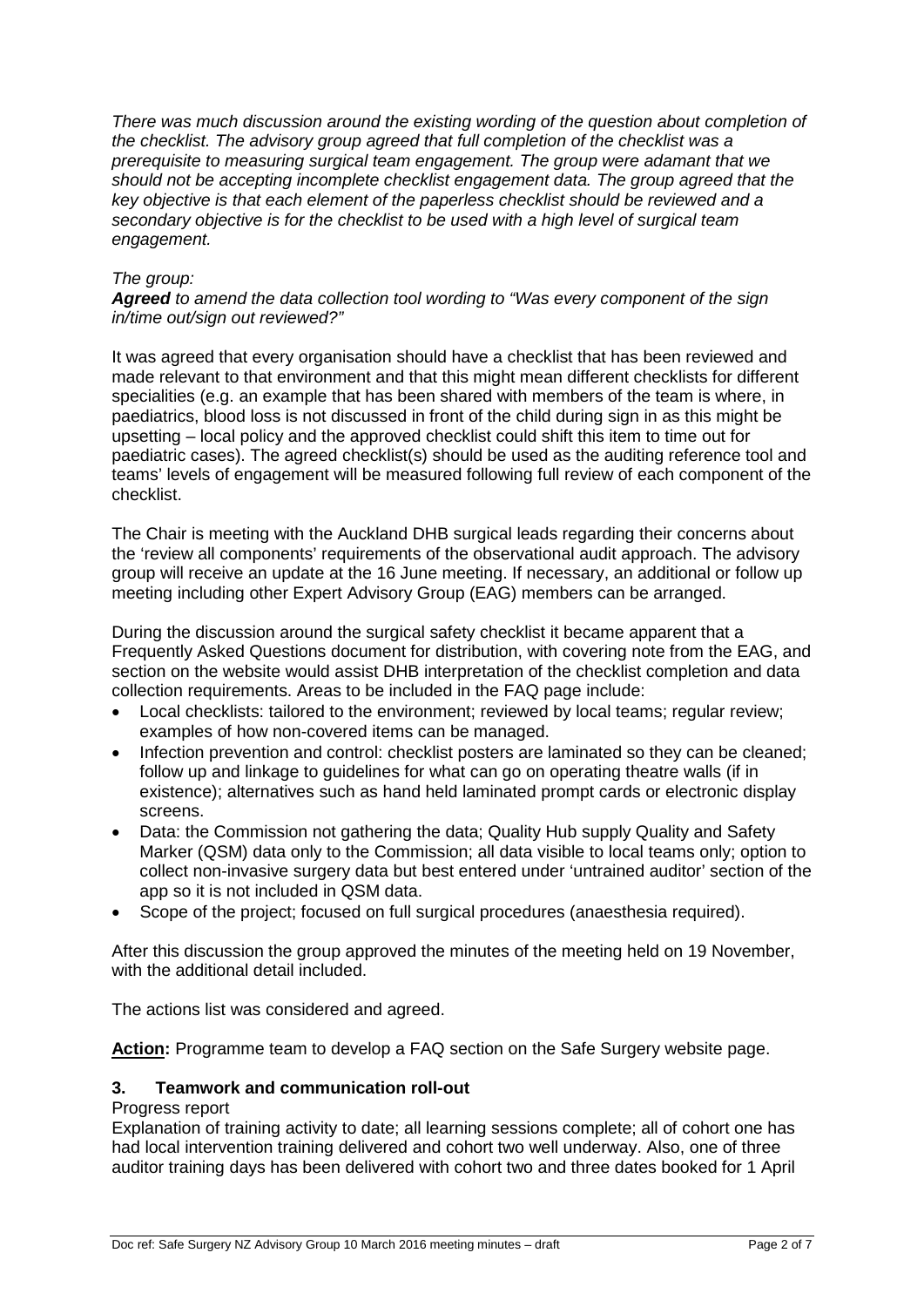and 6 May. An option to attend either the Wellington or Christchurch venues has been offered to cohorts two and three to ensure cost effective access to the training.

**Action:** the programme team are to identify the trained observational auditors as Gold Auditors, consistent with Hand Hygiene terminology, with the idea being that only Gold Auditors can then go on to train other auditors within their organisation. The University of Auckland trainers will also be notified so this can be included in the auditor training content.

## Endoscopy and 'other' procedures discussion

There was discussion about the environment, systems and risks being similar across these and that most already have checklists, reviewed and adapted to the procedures. It was agreed that use of surgical safety checklist is appropriate and will be generally supported and encouraged, however the project implementation will remain focused on operating theatre environments. In particular, some DHBs have asked us to add Interventional Radiology and Endoscopy to the specialty drop down options.

**Action:** the programme team to request the addition of Interventional Radiology and Endoscopy to the specialty options on the app.

## **4. Programme evaluation; first fieldwork report**

The Senior Portfolio Manager outlined the purpose of the fieldwork reports – they are intended to enable action / change in approach following early evaluation recommendations and are intended to support continuously improvements within the programme as the teamwork and communication roll out progresses.

The first report is broadly positive, however two issues were discussed in depth; an update on the positive impact of additional communication with heads of department to improve surgeon and anaesthetist attendance at training opportunities; and inclusion of private surgical provider activity in the programme evaluation.

**Action:** the programme team will liaise with Sapere, and negotiate the inclusion of private surgical provider activity in the programme evaluation.

# **5. National workshop speaker**

The POMRC speaker, Clifford Ko, did a national series of workshops for the Safe Surgery Programme in 2015. The June 2016 POMRC conference speaker was confirmed in March, so there is insufficient time to repeat this approach. A joint approach will be used for 2017.

The group discussed a range of possible speakers, with a preference for Professor Cliff Hughes, President of the International Society for Quality in Health Care and previous Chief Executive Officer of the Clinical Excellence Commission.

**Action:** Chair to contact Cliff Hughes, and invite him to NZ sometime between July and September 2016, requesting a roadshow going to four locations.

# **6. Deteriorating patient programme update**

The Deteriorating Patient Advisory Group has been looking at three work streams, phased over a five year period (with the fifth year having reduced investment):

• Rapid Response System: standardised vital sign charts, early warning scores (EWS) and guidance regarding appropriate response arms, allowing for size and location of the provider. Currently wide variation in systems and tools between DHBs. Evidence supports a standardised system and has shown improvement in patient outcomes and safety culture. This workstream is generally well accepted and yet standardisation is challenging. The private surgical facilities may need to have a more sensitive trigger to escalate concerns to the doctor/s where there is 'no-doctor-in-the-house', whilst still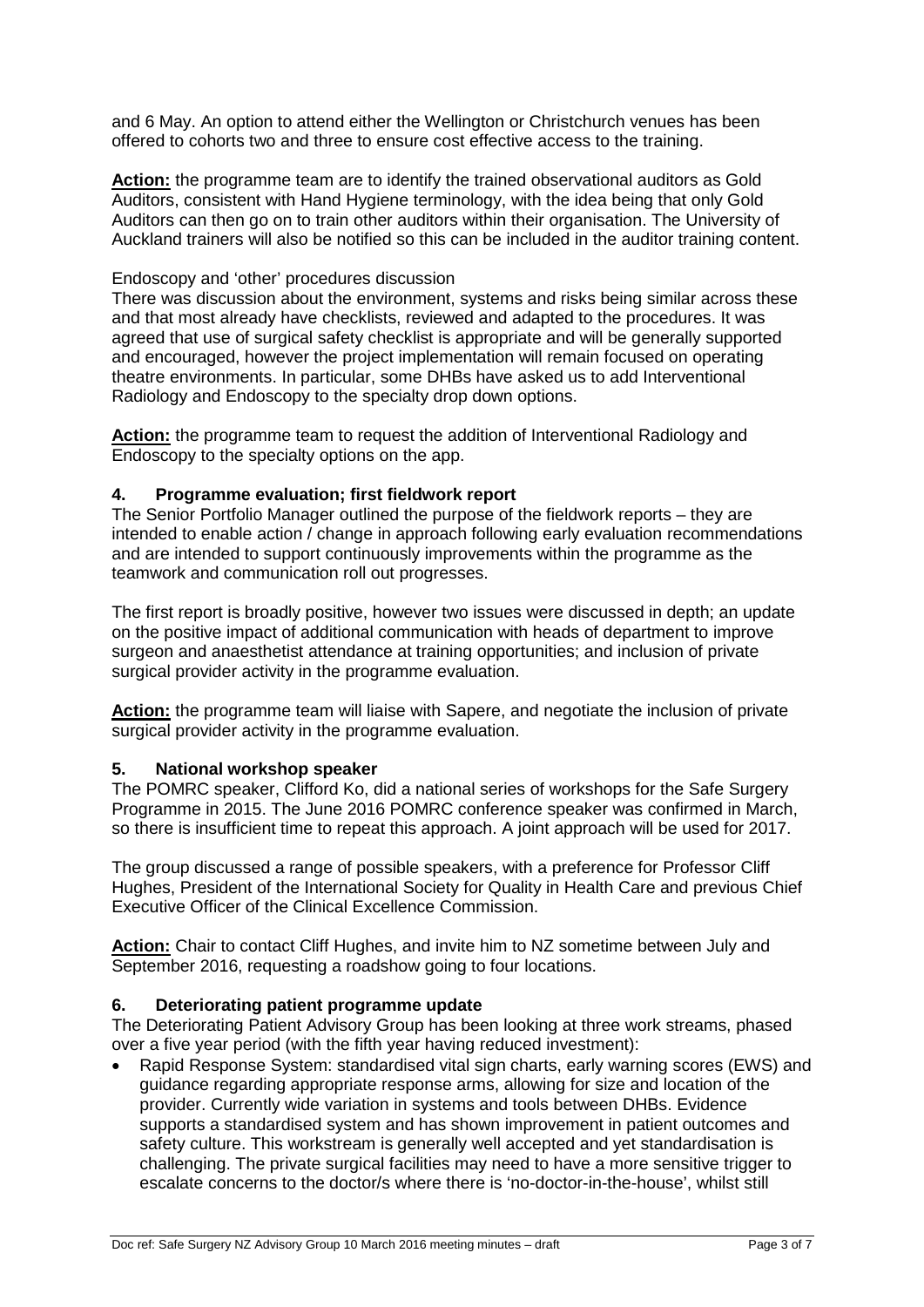aligning with a national EWS so communication with the DHB is based on a standardised shared-language. This is essential for unplanned transfers to a DHB for a higher level of care or diagnostic services.

- Patient and family/whanau escalation of care. Evidence suggests that providers that allow patient and family/whanau escalation result in better relationships, happier staff and some reduction in 'missed' deterioration, although there is limited data regarding patient outcomes. International experience indicates that this approach does not result in a big increase in call outs and once this is understood resistance typically reduces.
- Goals of treatment. This workstream is aimed at patients and clinicians discussing and agreeing goals for the particular episode of care (i.e. independent of existing Advance Care Plans (ACP) and / or not requiring an ACP to already be in place). All DHBs use some form of DNR form but Medical Emergency Teams are reporting (anecdotally approximately 30%) that often they are making DNR decisions at the bedside of a patient that they've never engaged with before and really this and other aspects of care should have been agreed with the patient shortly after admission. Health literacy could be challenging, both from patient perspective and also clinicians who are having these conversations. The other two work streams will support this activity, which is why it is phased to roll out last.

A proposal will go to the Board in April with implementation planned to commence in July 2016.

# **7. Programme measurement**

# Process measure; QSM

Progress towards finalising the process measure (the QSM) was outlined, including the Evaluation and Measurement team requirement that we provide 300 observational audit 'moments' of team engagement around sign in, time out or sign out in order to assist them to finalise the new QSM. The advisory group questioned the process and advised that analysing a sample of pre-implementation data should not inform the final target. The Safe Surgery NZ Advisory Group believes they should set the target and have enough understanding of the sector and safe surgery issues to ensure that it is one that improves safety. The programme team advised that the Measurement and Evaluation team manages all of the Commission's QSMs and that the process being taken is the 'typical' one for development of a new QSM. As with other QSMs, the Board is the QSM governance group and will have the final decision. The programme team agreed to take the EAG's feedback back to the Measurement and Evaluation team.

# Outcome measure; VTE and Sepsis data

Progress on development of the outcome measure was discussed; although the trial sepsis and VTE double run charts that were tabled generated more questions than answers. It was agreed that this agenda item should be carried over to the 16 June advisory group meeting and the programme team should ensure that the Director of the HQE team attends in order to discuss these concerns. The group want a variation on this data presented, changing the new parallel data line to readmissions within 90 days post-operative due to sepsis or VTE.

**Action:** the programme team to ensure programme measurement is on the next meeting agenda and invite the Director HQE.

# **8. New articles and developments**

Four articles were discussed, initially with a focus on recommending one to surgeons' Journal Clubs to review. The advisory group then revisited this earlier decision about presenting information this way. Instead, a targeted one pager was agreed, with the latest evidence, in a newsletter format, to be placed in the Surgical News or Cutting Edge. The Commission's Principal Advisor, Communications may be able to assist with content.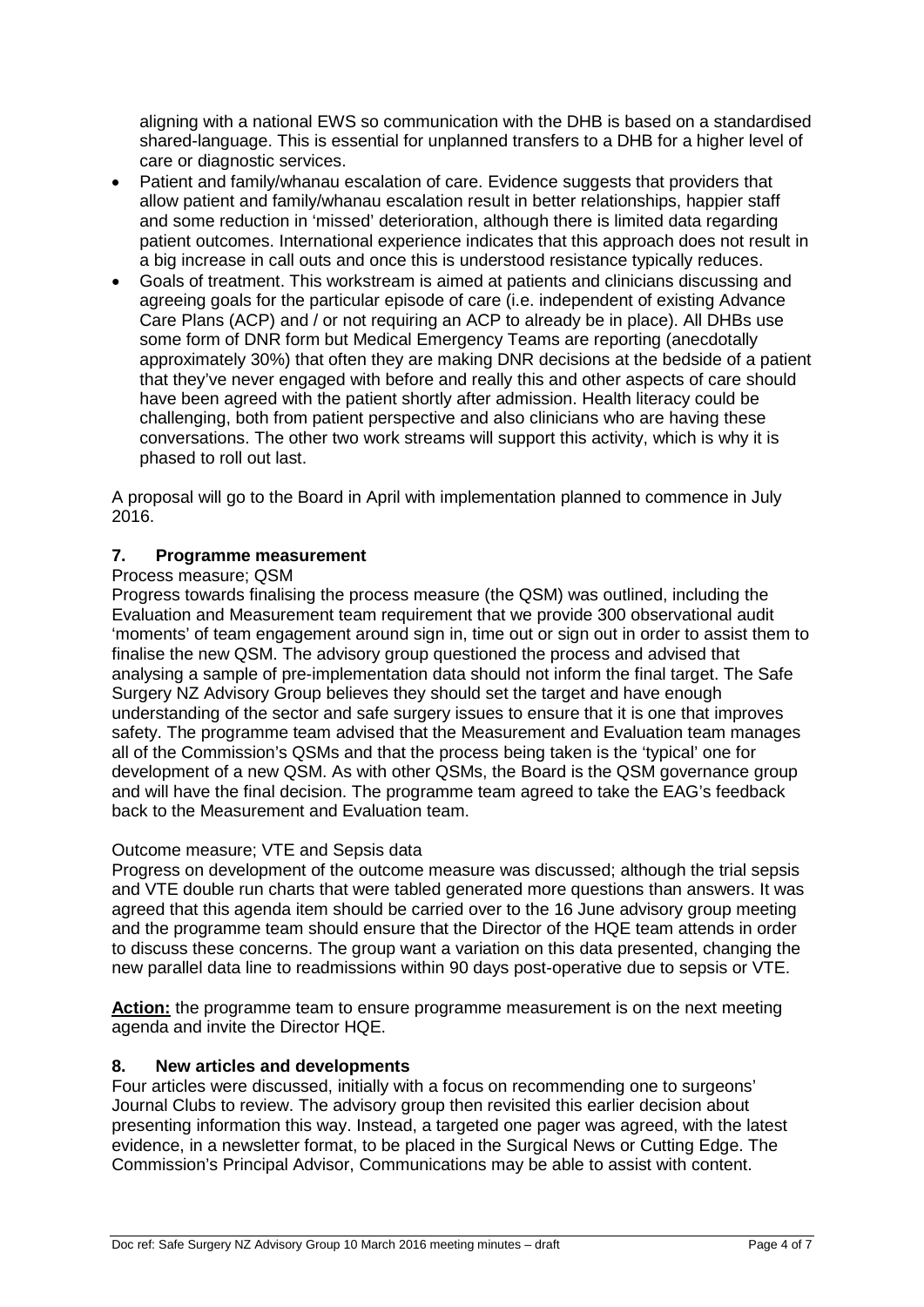**Action:** programme team to raise the request with the Principal Advisor, Publications.

# **9. Serious Adverse Events**

Sarah Upston joined the meeting and she and Owen outlined the recent focus of the Serious Adverse Events (SAE) team. In the past few years reporting has been emphasised and encouraged, so current data is more likely a reasonable reflection of what is occurring. Also noted was a trend towards near misses being reported which is seen as a positive outcome. There are events occurring in interventional radiology which reinforced the earlier discussion about including this group in the safe surgery improvement measures.

The Serious Adverse Event Policy is currently being reviewed, with a draft to go out to the sector for consultation. The review will include clarification of definitions and the depth of review required for each type of event. The SAE team want to change the focus from collecting data to assisting teams to conduct meaningful review leading to system improvements to address the failures. Future reports will have a learning focus, reporting on reviewed events.

# **10. Programme sustainability partnerships**

The Chair outlined the intended duration of the programme, with a further one to two years of activity planned, and summarised some sustainability plans.

# POMRC

An initial joint meeting between SSNZ & POMRC was held on 7 December. The proposal is that residual safe surgery activity, such as the bi-annual culture survey, is absorbed into POMRC. The mortality review committee is moving to more of an intervention and quality improvement focus, including a refocus of the annual national workshop.

# MORSim

A 2013 University of Auckland research project evidenced that the multidisciplinary simulation work was effective at producing positive teamwork and communication outcomes. ACC is funding this programme over five years, with potential for a further five, with a goal of having simulation and training resources in all DHBs. Early planning indicates that a February 2017 launch is likely and in four to five years each DHB will be able to run local simulation training independently of the project team. The SSNZ and MORSim projects have the same safe surgery teamwork and communication focus and there is agreement to align key messages and work programmes wherever possible.

# Regional patient safety networks

Originally these networks/alliances had an Open for Better Care Campaign focus, with Northern and Southern networks already in existence and Midland and Central established at the beginning of the Campaign. The Commission has signalled a shift from the campaign/communication role, moving to a quality improvement focus and the networks have adjusted to reflect this. The networks are now pivotal to the sustainability of our quality improvement programmes, including safe surgery. Key activities for 2016/17 in the safe surgery programme plan are to move delivery of training from three cohorts to four regional groups, to maximise the existing infrastructure, and to connect more closely with the regional groups to start a governance and support 'handover' process. A need was noted to provide reliable access and inclusion for non-DHB providers.

# **11. 2016/17 programme plan overview**

The programme team talked to the programme planning overview document, including the programme driver diagram, measures of success, and an outline of the planned activity 2016 through to 2019. The advisory group are very aware that the 2015/16 year focus was the surgical safety checklist; and the 2016/17 year will focus on briefing and debriefing. 2016/17 is also an opportunity to work on residual surgical safety checklist activity such as supporting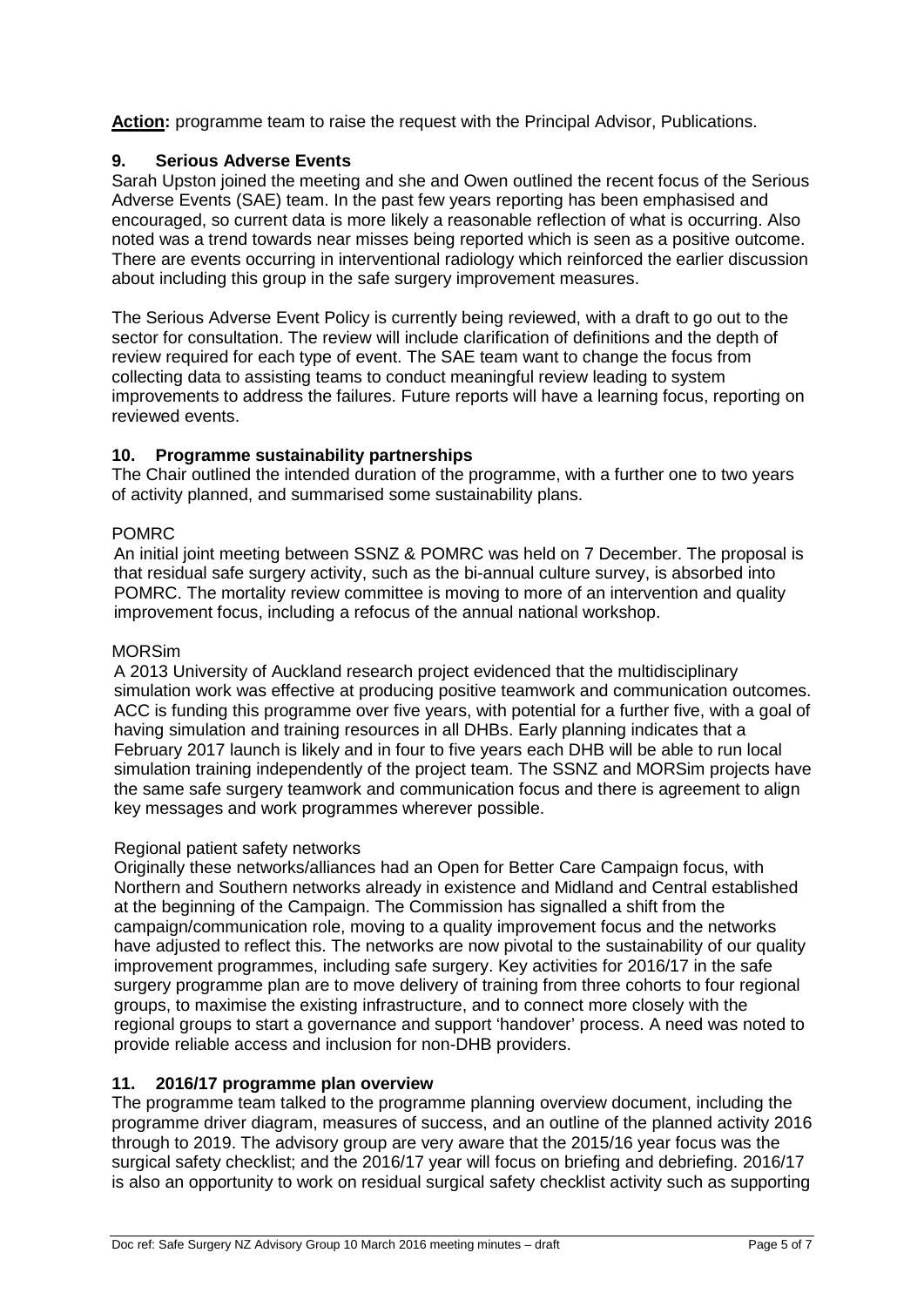poor performing DHBs, and investigate a second QSM around the briefing and debriefing activity.

The group discussed the proposed consumer activities and agreed that the team should consult further with the consumer representative on the advisory group around consumer engagement objectives and activities. The proposal to investigate and develop a consumer focused brochure about safe surgery best practice and how this will impact the patient experience was agreed. It was also agreed that further investigation should go into whether or not two DHBs could be supported to work with consumers to co-design surgery-related improvements.

The existing national patient focused brochure "keeping you safe during surgery" is popular but is in need of review; addition of encouraging patients to ask questions suggested. However the question was raised whether another area of activity might be more useful to consumers; post-op advice often requested and is an area of harm. Consultation with the advisory group consumer representative will inform any consumer engagement and focus group work to answer this question.

The co-design activity will be focused around the Ko Awatea co-design programme (and Ko Awatea would need to support / deliver this, which has cost implications). Southern Cross has good experience of using this approach to develop the "blood clots and you" VTE prevention consumer brochure. The key requirement of the co-design programme is to have one clinician and one consumer working alongside one another for the duration of the development project. There is an expectation that project outcomes will be scalable and able to be adopted by all DHBs and other providers.

The Chair suggested that as we near the end of the safe surgery programme, now is a good time to consider a new initiative to go forward to the Commission project prioritisation process. A possible new project in the teamwork/human factors area was discussed; communication in health care was the broad topic. There is significant opportunity to reduce harm in many areas through improving teamwork and communication; a culture change in the health sector and speaking-up. Difficulties and non-standard approaches to handover and team briefings was raised as an area of concern, with increasing demands on the sector compounding this issue.

Recent external reviews of the Commission have highlighted; 1) HQSC is a known force in NZ healthcare; and 2) HQSC has to have more edge/punch, and hold people to account. This aligns with Board conversations on driving a culture change in the health sector.

All new initiatives are measured against the prioritisation criteria. Please see below an excerpt from the Commission project prioritisation framework to assist the advisory group when considering future possible projects. This conversation is to be progressed at the next advisory group meeting.

## **A. EVIDENCE**

What is the problem to be addressed?

- Does the proposal relate to a known and explicit problem?
- What is the size and impact of the problem?
- Does the problem affect some population groups more than others? Does it contribute to inequity of health outcomes?

How strong is the evidence for the proposed change in practice or interventions?